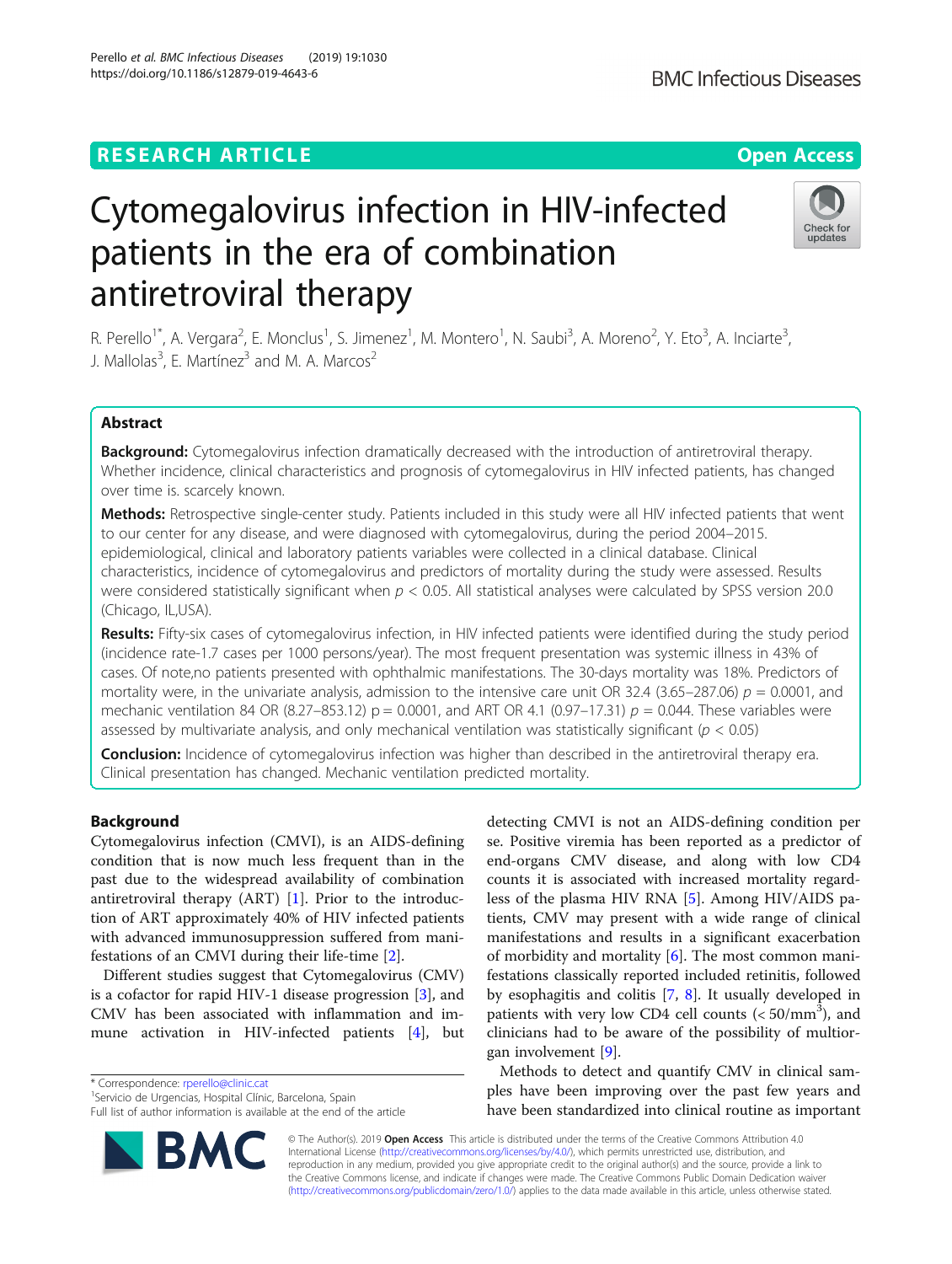diagnostic tools in patients at risk, including HIVinfected patients [\[10](#page-5-0), [11](#page-5-0)]. We aimed to review how CMVI may have changed in HIV-infected patients in recent years, now that CMV DNA testing is available for clinical routine. The objectives of this study were to determine the incidence of CMVI in an institution caring for a large cohort of HIV-infected adults, to describe the clinical characteristics of CMVI, and to identify factors associated with a worse prognosis, defined by 30-day mortality and the need for intensive care unit (ICU) admission.

# Methods

#### **Patients**

This is a retrospective single-center study at a large university hospital caring for HIV-infected patients in Barcelona, Spain. All HIV infected patients, with at least one visit in the HIV clinical database, presenting with any symptoms which required hospital admission, and resulted in the diagnosis of CMVI (1st episode), were included in this study. If some patients had to be transferred to another hospital or left the hospital without medical consent, they were excluded from the study. The follow-up time ended when the patient was discharged. We chose the period starting on 1 January 2004 because of the availability of CMV DNA testing from that time onwards. Censorship was 31 December 2015 for the patients not diagnosed with CMV unless death or loss of follow-up.

# Definitions

CMVI is defined as virus isolation or detection of viral proteins (antigens) or nucleic acid in any body or fluid or tissue [[13\]](#page-5-0). CMV disease consists of "end-organ disease" and CMV syndrome. To define "proven CMV endorgan disease", the presence of appropriate clinical symptoms and/or signs are required together with documentation of CMV in tissue from the relevant organ by histopathology, virus isolation, rapid culture, immunohistochemistry, or DNA hybridization. There was no checking for CMV infection in the absence of symptoms. Definitive diagnosis of tissue-invasive disease relies on detection of CMV in the tissue specimens, however; biopsy obtention is not always feasible (the diagnosis of tissue-invasive CMV disease should be confirmed by immunohistochemistry or in situ DNA hybridization. However, this information was not available in the patients included in our study). CMV syndrome is defined as the presence of fever (> 38 °C) for at least 2 days in a 4-day period associated with the presence of leucopenia, thrombocytopenia or an increase in transaminases, plus evidence of CMV replication [[12,](#page-5-0) [13\]](#page-5-0). As per clinical routine protocol, all HIV-infected patients diagnosed

with CMV were checked for fundoscopy to rule out retinal CMV involvement.

#### Clinical variables

For the purpose of this study, the following epidemiological, clinical and laboratory variables were collected: sex, age, associated co-morbidities [[14](#page-5-0)], route of HIV transmission, smoking, alcohol, use of illicit drugs, treatment with ART, previous opportunistic infections, most recent CD4 and CD8 lymphocytes, most recent plasma HIV viral load, co-infection with hepatitis C virus (HCV), target organ of CMV, the presence of fever, need for mechanical ventilation, the total number of white blood cells, platelets, hemoglobin, liver profile, plasma CMV viral load at admission to ICU and 30-day mortality.

#### Laboratory studies

Molecular detection of CMV was performed by real-time quantitative PCR ELITechGroup NANOGEN, Italy) after extraction of DNA with DSP Virus/Pathogen Midi kit (Quiagen, Germany) in a QIAsymphony automated platform (Qiagen, Germany. The PCR was done on plasma, BAL fluid and biopsy tissue. The BAL samples were inoculated into human fibroblasts (MRC5) and incubated for 4 weeks on a roller drum at 35 °C. CMV was identified on the basis of cytopathic effect in cell cultures, and their identification was confirmed by staining with fluoresceinconjugated monoclonal antibodies as was previously described (Monofluo Kit CMV,BioRad, France) [\[15](#page-5-0)]. Bacterial identification and antibiotic susceptibility tests, and viral culture, were performed according to EUCAST recommendations [\[16](#page-5-0)]. Pneumocystis jirovecii was detected by Gomori methenamine silver staining, we did not use PCR. Some patients presented insolation in BAL P jirovencii and CMV, but we could not affirm that it was affectation of the end organ since it was not possible to perform pulmonary biopsy for CMV. The detection of Toxoplasma gondii was done by serology.

### End point

We aimed to determine the incidence of CMVI in the ART era, the global incidence, divide it into the periods of 2004–2010 and 2011–2015, describe the clinical characteristics of CMV, and identify factors associated with a worse prognosis as defined by 30-day mortality and the need for ICU admission.

#### Statistical analysis

Categorical variables were expressed as frequencies and percentages, and continuous variables as median and interquartile range (IQR). For independent samples, Student's t-test or U-Mann Whitney test as appropriate was used to evaluate the relationship between quantitative variables. The chi-squared test was selected to evaluate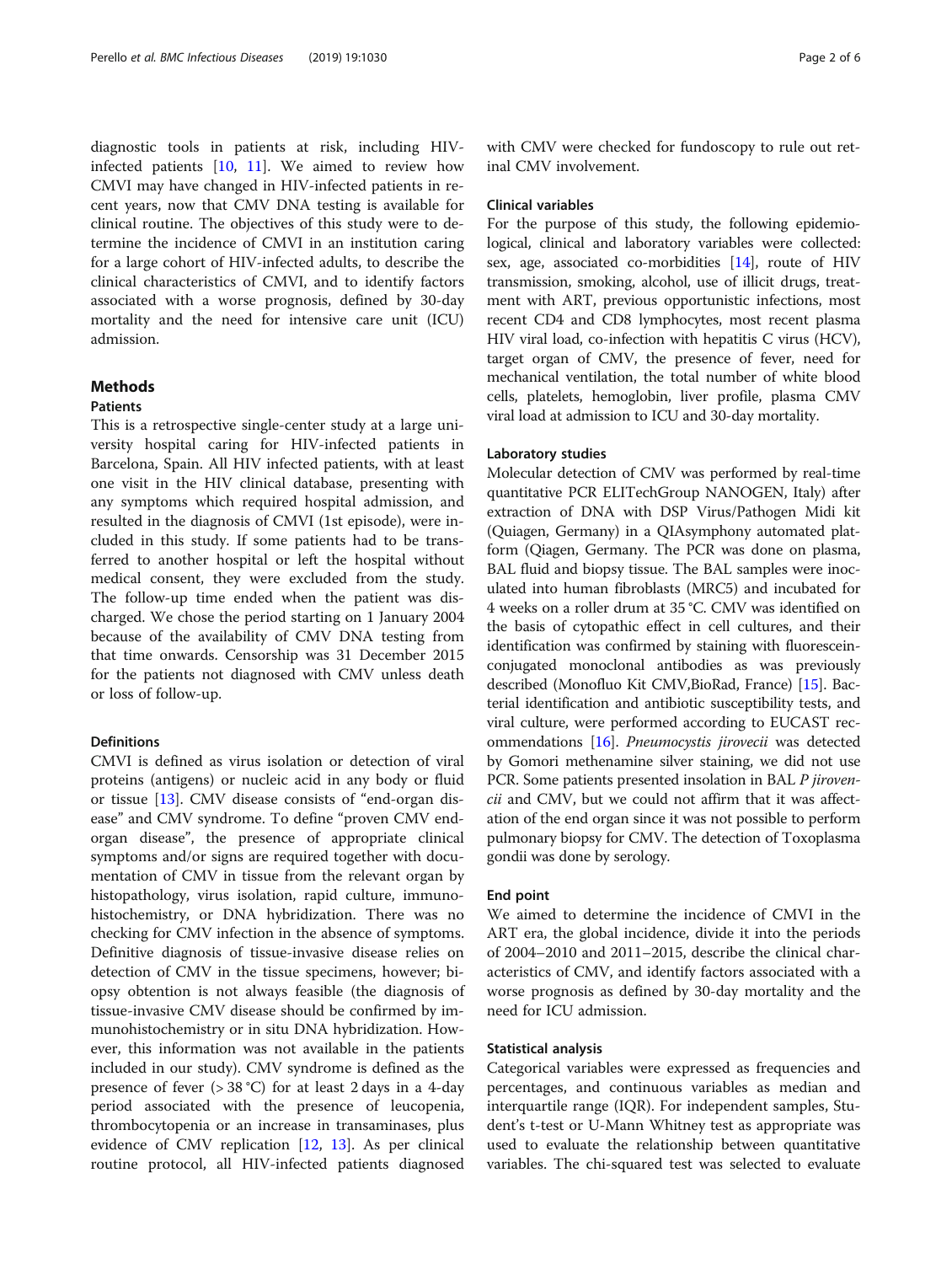the relationship between qualitative variables. To calculate the incidence rate we used the number of new cases of CMVI during the specified time interval, in the numerator, divided by the summed person-years of observation during the time interval, in the denominator.

Factors associated with ICU admission and mortality were assessed by multivariate analysis (including some analytic and demographic baseline characteristics as covariates). Results were considered statistically significant with  $p < 0.05$ . All statistical analyses were calculated by SPSS version 20.0 (Chicago, IL, USA).

# Results

# Incidence

Out of 7155 adults cared for between 1 January 2004 and 31 December 2015 contributing to 32,198 HIV patientyears of follow-up care, 56 cases of CMVI were identified in the study period. The incidence rate was 1.7 cases per 1000 patient-years, with a median follow up of 4.5 IQR(2.7–6.3) years The incidence rate of CMVI increased significantly from the 2004–2010 period, 0.6 cases per 1000 patient-years, (14 cases in 4293 patients, contributing to 22,865 patient-years) to the 2010–2015 period, 4.5 cases per 1000 patient-years, (42 cases in 2862 patients contributing to 9333 patient-years),  $(p < 0.001)$ .

# Patients

The median age was 39 (IQR 15.8) years old, 44 cases (79%) were males, 6 (11%) were co-infected with hepatitis C virus (HCV) (Table [1\)](#page-3-0). The median CD4 was 47.0 (IQR 212) cells/μl, the median viral load (VL) of HIV was 228,350 (IQR 689725) copies/ml. The median CMV VL in blood was 40,829 (IQR 85) copies/ml, and the mean CMV VL in BAL was 58.7 (IQR 1466.7) copies/ml. CMVI was diagnosed within 3 months after being diagnosed with HIV in 20 (36%) patients, 36 patients were known to be more chronically (defined as more than 3 months apart) HIV-infected prior to CMVI. Twenty six patients were not on antiretroviral therapy at the time of the diagnosis of CMVI. Eighteen were antiretroviral-naive, while eight had previously taken antiretroviral therapy. For those patients on antiretroviral therapy  $(n = 30)$ , 25 were on a protease inhibitorcontaining regimen, 4 on a non-nucleoside reverse transcriptase inhibitor-containing regimen, and 1 on an integrase inhibitor-containing regimen. Of the 30 patients on antiretroviral therapy when CMVI was diagnosed median (IQR) cummulative exposure to antiretroviral therapy was 40 (9–100) months. Among these 30 patients on antiretroviral therapy when CMVI was diagnosed, 20 (66%) of them had previously interrupted antiretroviral therapy for longer than 3 months.

Sixteen (28%) patients had previously presented with an opportunistic infection, the most frequent being P.

jirovecii in seven cases. A total of 38 (68%) patients reported consumption of tobacco smoking, alcohol, illicit drugs, or a combination of the three. Twenty (36%) patients had some co-morbidity associated with their HIV infection, the most common one being chronic obstructive pulmonary disease in 8 (14%) cases. Nineteen (34%) patients were admitted to the ICU and 14 of them required mechanical ventilation (Table [1](#page-3-0)).

# Clinical presentation

The most frequent clinical presentation were systemic symptoms with fever, cough and general malaise, in 43% of the cases, This was followed by respiratory infection in 30% (mainly pneumonia) and gastrointestinal in 14% (colitis and esophagitis) (Table [1](#page-3-0)). The most common clinical symptom was fever (59%). No patient had acute retinitis or other ophthalmic involvement. The first choice of treatment for CMVI was ganciclovir in 49 patients (88%), valganciclovir in four and foscarnet in three. Patients under ART treatment had the best improvement.

CMV was found in the blood of 38 (68%) patients, 14 (30%) BAL, and 4 (7%) in intestinal tissue. The diagnosis of CMV was obtained by PCR from blood exclusively in 38 (68%) patients, PCR from BAL exclusively in 5 (9%), isolation of the virus from BAL culture exclusively in 5 (9%), and PCR from intestinal biopsy in 4 (7%). In 4 patients, both the PCR and the culture from BAL were positive for CMV.

The 17 patients who developed respiratory symptoms were diagnosed with CMVI, PCR from blood, and the patients with colitis symptoms, by PCR from the biopsy of the affected organ. CMV was the only pathogen recovered in 13% of all the cases. The most frequent microorganism found together with CMV was P. jirove $cii$  (37%) followed by T. gondii (14.%). P jirovecii was identified in 21 patients, but not all of them had clinical presentation at admission, some of them had systemic presentation as fever, general malaise, etc.

The CMV end-organ disease could only be detected in 4 patients, in which the virus was found in tissue biopsy.

#### Predictor factors of mortality

The 30-day mortality was 18% (10 patients) and 50% of them had respiratory-associated infection. One patient died in a conventional room and the rest (9 patients) in the ICU. The mortality of the patients admitted to the ICU was 47%. Drug use, previous opportunistic infection were related with ICU admission ( $X^2 = 7.165$ ;  $p = 0.007$ ;  $X^2 = 4.464$ ,  $p = 0.035$ , respectively). The predictive variables associated with mortality, that were identified in the univariate analysis were; ICU admission 32.4 (3.65– 287.06)  $p = 0.0001$ , mechanical ventilation 84 (8.27– 853.12)  $p = 0.0001$ , and ART 4.1  $(0.97-17.31)$   $p = 0.044$ , these variables were assessed by multivariate analysis.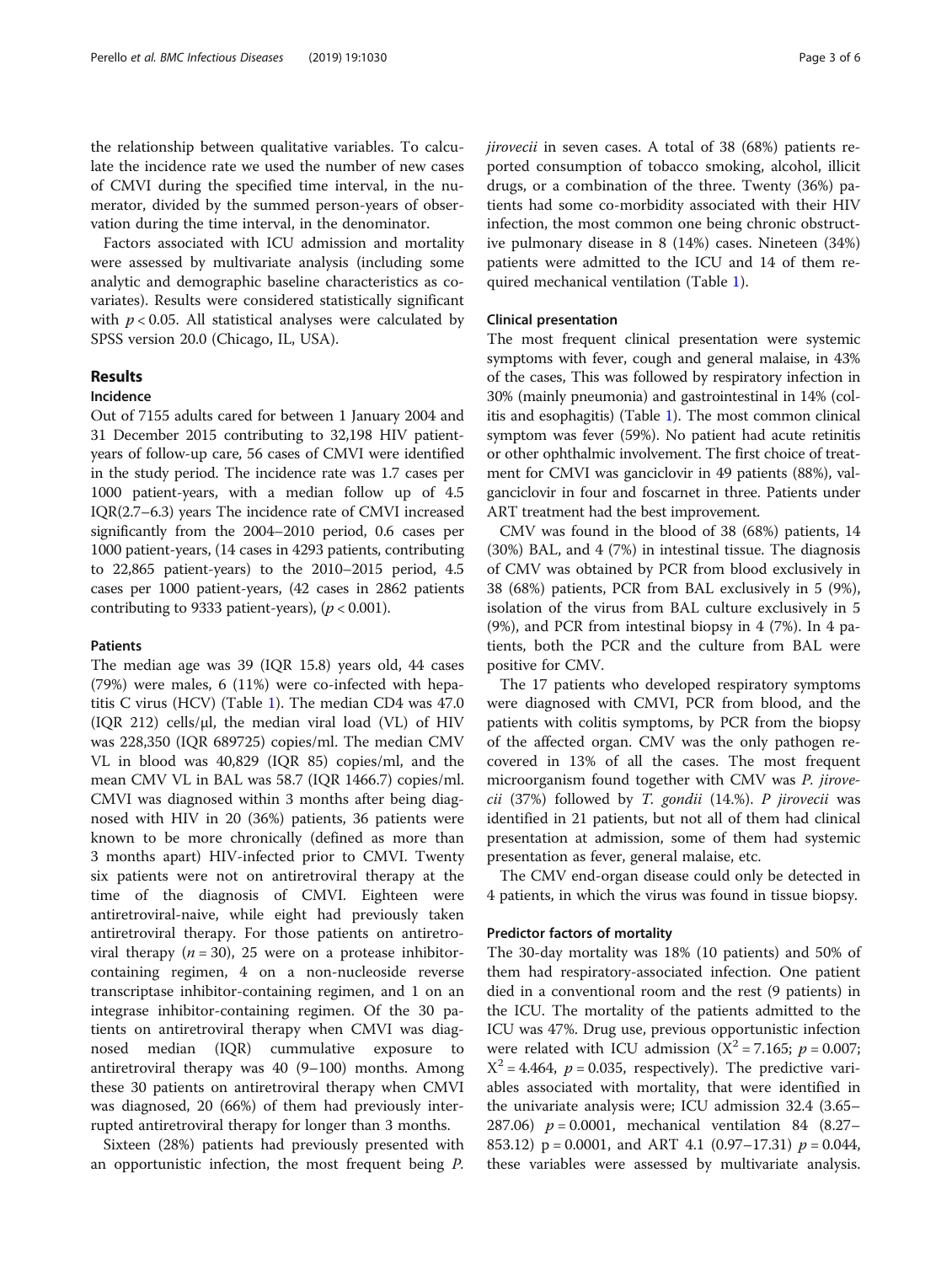<span id="page-3-0"></span>**Table 1** Characteristics of the patients according system involvement of the whole cohort  $n = 56$ 

| Variable                                                            | Overall<br>$n = 56^\circ$ | Respiratory involvement<br>$n = 17$ | Systemic involvement<br>$n = 24$ | Digestive involvement<br>$n = 8$ | Neurological<br>$N = 4$ |
|---------------------------------------------------------------------|---------------------------|-------------------------------------|----------------------------------|----------------------------------|-------------------------|
| Age in years, Median (IQR)*                                         | $39(31-47)$               | 39 (31-47)                          | $38(31-50)$                      | $35(28-42)$                      | 36 (34 - 51)            |
| Sex, male n, (%)                                                    | 44 (79)                   | 13(78)                              | 21(87)                           | 7(88)                            | 1(25)                   |
| On HAART**, yes n, (%)                                              | 14(25)                    | 1(6)                                | 7(29)                            | 5(63)                            | 4(100)                  |
| Fever n, (%)                                                        | 33 (59)                   | 12(71)                              | 18(75)                           | 1(13)                            | 2(50)                   |
| ICU admission n, (%)                                                | 19 (34)                   | 8(47)                               | 7(30)                            | 1(13)                            | 2(50)                   |
| Mechanical Ventilation, yes n, (%)                                  | 12(21)                    | 6 (35%)                             | 3(13)                            | 1(13)                            | 1(25)                   |
| Mortality n, (%)                                                    | 10 (18%)                  | 3(18%)                              | 4(17)                            | 1(13)                            | 1(25)                   |
| Cd4 cells/mm3, Median (IQR)*                                        | 47 (18-85)                | 19 (10-45)                          | $63(22-97)$                      | $67(43 - 206)$                   | $23(14-69)$             |
| Cd8 cells/mm3, Median (IQR)*                                        | 514 (272-<br>828)         | 356 (189-860)                       | 514 (289-653)                    | 727 (494-941)                    | 319 (123-649)           |
| HIV viral load cop/ml $\times$ 10 <sup>5</sup> Median,<br>$(IQR)*$  | $2.84(0.5 -$<br>6.8)      | 1.27 (0.49-4.03)                    | $3.1(0.8-9.1)$                   | $6.6(0.95 - 18.4)$               | $1.21(0.1 - 4.8)$       |
| CMV*** blood VL Median (IQR)*copies/<br>ml $\times$ 10 <sup>3</sup> | $3.7(1.09 -$<br>24.9)     | $3.9(1.2 - 43.6)$                   | $1.2(0.7-13)$                    | $1.2(0.56 - 31.1)$               | $0.4(0.1 - 122)$        |
| LDH° IU/L values [< 240], Median (IQR)*                             | 657 (463-<br>1000)        | 891 (597-1333)                      | 650 (427-809)                    | 578 (441-865)                    | 430 (351-454)           |

\*Interquartile range. \*\* Highly active retroviral activity \*\*\*Cytomegalovirus °Lactate dehydrogenate. °Three patients were not included (1 cardiac, dermatologic and hematological involvement)

Only mechanical ventilation was statistically significant  $(p < 0.05)$ , (Table [2](#page-4-0)).

The patients with co-infection by P. jirovencii presented no greater mortality than the non-coinfected ones  $(X^2 = 0.07; p = 0.792)$ .

The relationship between CMV viral load in blood and viral load in BAL and mortality was not statistically significant (t =  $-1.73$ ;  $p = 0.09$ ), mortality was (t =  $-2.18$ ;  $p = 0.07$ ). Neither the CD4 count nor the value viral load was significant (Table [2](#page-4-0)). Regarding the patients admitted to the ICU, the value of CMV viral load in blood was not related to mortality ( $p < 0.424$ ) even if they had high viral loads.

# **Discussion**

Our study shows the incidence of acute CMV in recent years (1.7 cases per 1000 patient-years), which is higher than previously reported in the early years of cART (0.6 cases per 1000 patients-year) [[17](#page-5-0)], but lower than the pre-ART era (7.34 cases per 1000 patients-year) [\[18](#page-5-0)]. This incidence increase is a matter of concern as it may reflect an increment of susceptible population, since there are still many patients with late diagnosis of HIV infection, which leads to a delay in the initial treatment with ART. Regarding clinical manifestations, the systemic affectation in the form of bad general condition and fever was the most common, followed by respiratory manifestations, which is highly consistent with previous literature [\[19](#page-5-0)–[21\]](#page-5-0). In our study, despite the high number of patients with immunosuppression (CD4 < 200 cells/ μl), we have not found any cases of ophthalmic

manifestation of CMV. Retinitis has been the most common manifestation of CMVI, accounting for about 85% of all the cases [[22](#page-5-0)], although other authors have also found a estimated 80–90% decline on the incidence of retinitis in the ART era [[23](#page-5-0), [24\]](#page-5-0), probably because of the earlier initiation of ART at HIV diagnosis [\[25](#page-5-0)]. ophthalmoscopic examination and rigorous eye check up should be a compulsory practice in every case of HIV/AIDS patients having CD4 count less than 100cells/μl and in those patients with detectable CMV viremia, even in the absence of any vision-related complaints.

Although patients receiving ART clinically evident end-organ CMV disease may no longer be a common problem thanks to the increasing success of ART, there is growing evidence that the impact of the CMV chronic infection remains highly relevant. This may be explained by the immune activation and systemic inflammation caused by CMV increasing the risk of HIV-related morbidity and mortality [[26,](#page-5-0) [27](#page-5-0)]. Despite this, our study did not show a significant association between CMV viral load and mortality. In our study we were unable to show a poor outcome predictive value of CMV viral load in blood, or viral load in BAL. To our knowledge, this finding has not been previously reported and our results suggest that further research should be conducted to better understand its clinical relevance.

Given the nonspecific symptoms of CMVI and the high mortality of these patients, it may be necessary to consider requesting a diagnostic test for CMV when any HIV patient consults with a widespread and/or infectious systemic affectation even if it is respiratory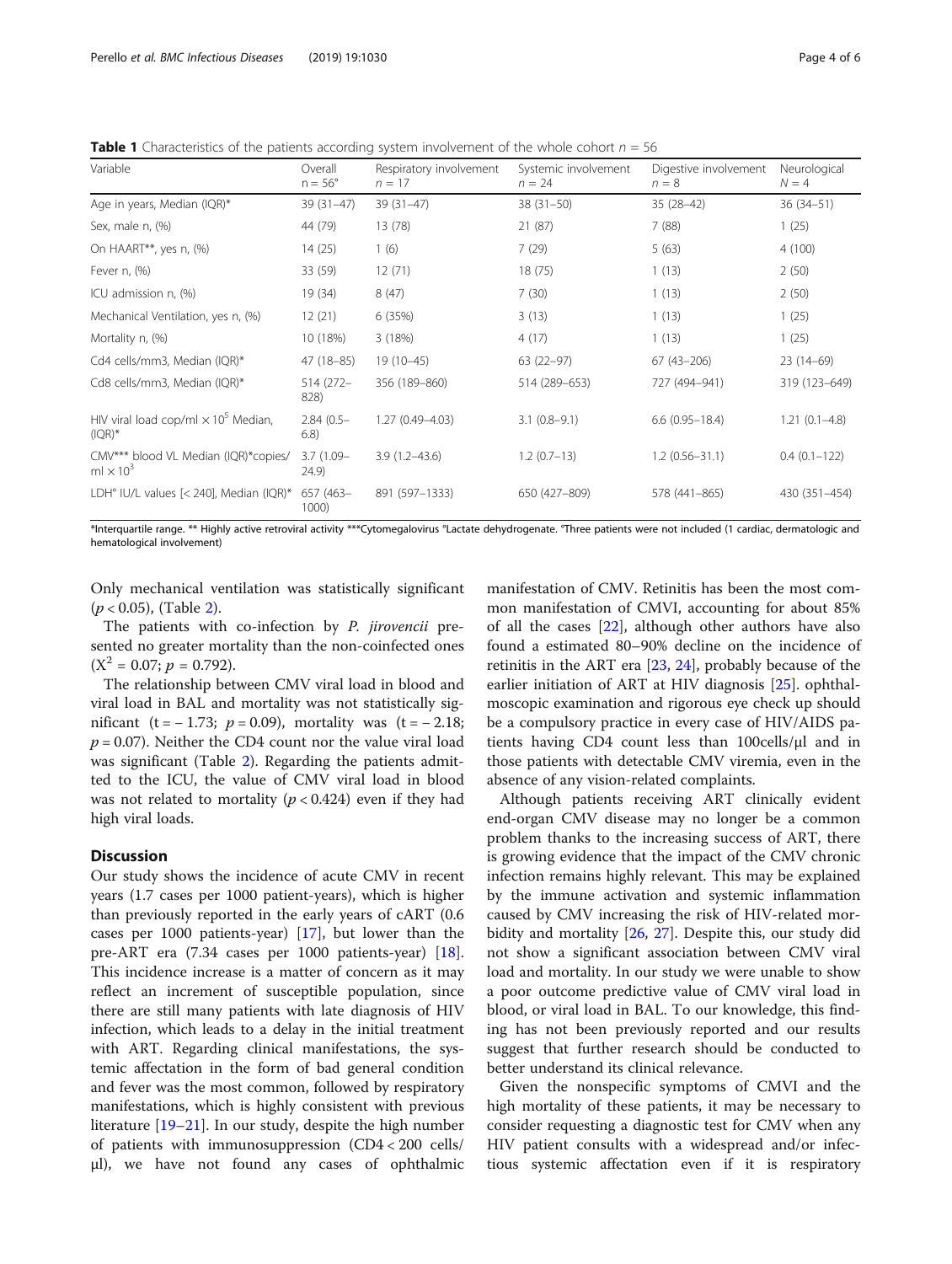<span id="page-4-0"></span>**Table 2** Factors associated with higher mortality at day 30 in patients with CMV infection ( $n = 56$ )

| Type of analysis                            | Univariate OR (95% CI)            | Multivariate OR (95% CI) |
|---------------------------------------------|-----------------------------------|--------------------------|
| Age in years, older than 39.                | $0.611(1.52-245) p = 0.485$       |                          |
| ART*, yes                                   | 4.1 $(0.97-17.31)$ p = 0.044      |                          |
| ICU admission, yes                          | $32.4$ (3.65-287.06) $p = 0.0001$ |                          |
| Mechanical Ventilation, yes                 | 84 (8.27–853.12) $p = 0.0001$     | $84(8-853) p = 0.0001$   |
| HIV viral load, less than 284,000 copies/ml | 2.77 $(0.638 - 12.1) p = 0.163$   |                          |
| CD4, less than 30 cells/mm <sup>3</sup>     | $0.56$ (0.13–2.52), $p = 0.411$   |                          |
| CMV*** BAL VL, less than 5300 copies/ml     | 1.5 $(0.85 - 2.64)$ , $p = 0.121$ |                          |
| CMV**** blood VL less than 3700 copies/ml   | 3.8 (0.67-13.11) P 0.114          |                          |
| Co morbidities, yes                         | 1.25 $(0.3-5) p = 0.755$          |                          |

\* antiretroviral therapy\*\*\*Cytomegalovirus bronchoalveolar viral load, \*\*\*\*Cytomegalovirus blood viral load

Bold formatting represents significant P values

symptoms and fever. If the patient presents with respiratory symptoms, BAL must be considered since CMV isolation from BAL samples showed to be a predictor of death [\[28](#page-5-0)]. This is because, as is known, CMV may be present in the BAL in a patient affected by P jirovencii, although we can not really assert that CMV has a pathogenic value in this coinfection, since it is essential to confirm CMV disease In a biopsy of the affected organ, so always treatment for CMV was started [[29\]](#page-5-0)..

We need to know the distinction between CMV endorgan disease and CMV viral syndrome, the major difference is the detection, by biopsy, of CMV vat the tissue.

Our study showed that patients with CMVI, coinfection by P. jirovencii did not present greater mortality than the non-coinfected ones. These results should be interpreted with caution, likely because the sample is small.

For patients admitted to the ICU, it should be noted that they had already been diagnosed with CMVI before the admission, where a further increase in the rate of reactivation by CMV among critically ill patients is already known [[30,](#page-5-0) [31\]](#page-5-0). Our study showed a 30-day mortality of 18% and the main cause was respiratory infection, which contrasts with the study from Lichter et al. [[32\]](#page-5-0) where the cardiovascular and neurological events, attributable to the role of CMV coinfection in vascular/organ degenerative disorders in HIV-infected subjects, were the main cause of mortality. However, this study was performed in a different setting in which the patients were ART treated and no evidence of CMVI was present and the follow-up was much longer.

#### Limitations

Among the limitations of our study, we acknowledge that this is a single-center, retrospective study, however, our center is a reference center for HIV care around 5000 patients/year. We gathered a relatively high number of patients, followed in a similar way, through

several years of follow-up. The tissue biopsy was not always feasible, especially in patients with poor general condition. In addition, diagnosis was based on laboratory confirmation of CMVI. Due to the number of patients we cannot affirm that the mortality was high.

#### Conclusion

We found an incidence of CMVI higher than that previously described. CMVI in our cohort predominantly affects undiagnosed or untreated HIV-infected patients, for whom the benefit of combination antiretroviral therapy does not exist. Systemic manifestations were the most common presentation. Neither CMV viral load in BAL or in blood, were identified as risk factors for mortality. These findings may be taken into account to increase early HIV diagnosis and early CMV monitoring.

#### Abbreviations

ART: Antiretroviral therapy; BAL: Bronchoalveolar lavage; CMV: Cytomegalovirus; CMVI: Cytomegalovirus infection

#### Acknowledgements

Spanish Network for Research in Infectious Diseases (REIPI).

#### Authors' contribution

RP and E Martinez were the chairmans. AV, MAM were the responsibilities of microbiology diagnosis, AI, JM, SJ did the statistical results, E Monclús, MM, AM, YE, NS collected the patients. All authors have confirmed the maintenance of confidentiality and respect for patients' rights in the document of the authors' responsibilities, publication agreement and assignment of rights to BCM infectious diseases. All authors read and approved the final manuscript.

#### Funding

The authors declare that no funding has been received.

#### Availability of data and materials

The datasets generated and/or analysed during the current study are not publicly available due to the fact that we do not wish to share our dataset since they are part of patients' medical history. However, they are available from the corresponding author on reasonable request.

#### Ethics approval and consent to participate

The study was approved by the Ethics and Research Committee of Hospital Clínic, Barcelona. Written informed consent was obtained.